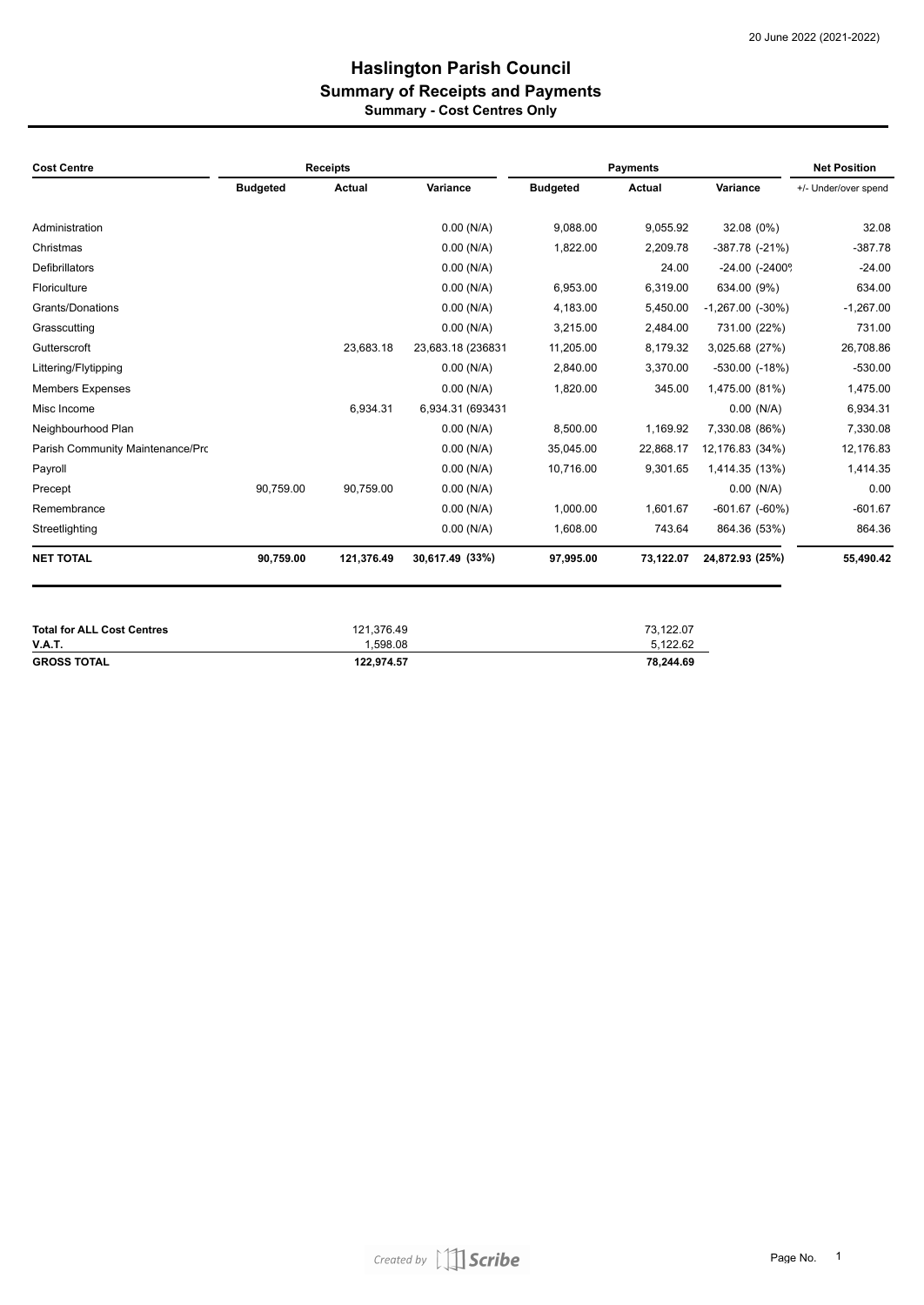## **Summary of Receipts and Payments**

All Cost Centres and Codes

|            | <b>Administration</b>          |                 | <b>Receipts</b> |          |                 | <b>Payments</b> |           |                      |               |
|------------|--------------------------------|-----------------|-----------------|----------|-----------------|-----------------|-----------|----------------------|---------------|
| Code Title |                                | <b>Budgeted</b> | <b>Actual</b>   | Variance | <b>Budgeted</b> | Actual          | Variance  | +/- Under/over spend |               |
|            | 3 Telephones / Broadband       |                 |                 |          | 536.00          | 405.16          | 130.84    | 130.84 (24%)         |               |
|            | 4 Postage                      |                 |                 |          | 322.00          | 492.00          | $-170.00$ | $-170.00$ $(-52%)$   |               |
|            | 5 Stationery                   |                 |                 |          | 1,500.00        | 402.76          | 1,097.24  | 1,097.24 (73%)       |               |
|            | 7 Website                      |                 |                 |          | 305.00          | 240.69          | 64.31     |                      | 64.31 (21%)   |
|            | 8 Subscriptions/Memberships    |                 |                 |          | 1,714.00        | 1,646.04        | 67.96     | 67.96 (3%)           |               |
|            | 9 Legal Fees                   |                 |                 |          |                 |                 |           |                      | (N/A)         |
|            | 10 Audit Fees                  |                 |                 |          | 858.00          | 652.80          | 205.20    | 205.20 (23%)         |               |
| 11         | <b>Election Costs</b>          |                 |                 |          |                 |                 |           |                      | (N/A)         |
|            | 12 Insurance                   |                 |                 |          | 3,215.00        | 3,472.90        | $-257.90$ | $-257.90$ $(-8%)$    |               |
|            | 13 Room Hire                   |                 |                 |          | 536.00          | 375.00          | 161.00    | 161.00 (30%)         |               |
|            | 14 Computer Equipment/Software |                 |                 |          |                 | 883.87          | $-883.87$ | $-883.87$ (N/A)      |               |
| 31         | <b>Planning Matters</b>        |                 |                 |          | 102.00          |                 | 102.00    |                      | 102.00 (100%) |
|            | 33 Noticeboards                |                 |                 |          |                 |                 |           |                      | (N/A)         |
| 41         | <b>Employee Expenses</b>       |                 |                 |          |                 | 344.70          | $-344.70$ | $-344.70$ (N/A)      |               |
|            | 42 Employee Training           |                 |                 |          |                 | 40.00           | $-40.00$  | $-40.00$ (N/A)       |               |
|            | 49 Payroll Services            |                 |                 |          |                 | 100.00          | $-100.00$ | $-100.00$ (N/A)      |               |
|            | <b>SUB TOTAL</b>               |                 |                 |          | 9,088.00        | 9,055.92        | 32.08     | 32.08 (0%)           |               |

| <b>Christmas</b> |                                  | <b>Receipts</b> |        |          | <b>Payments</b> |          |           | <b>Net Position</b>  |  |
|------------------|----------------------------------|-----------------|--------|----------|-----------------|----------|-----------|----------------------|--|
| Code Title       |                                  | <b>Budgeted</b> | Actual | Variance | <b>Budgeted</b> | Actual   | Variance  | +/- Under/over spend |  |
|                  | 18 Christmas Tree                |                 |        |          | 1,822.00        | 1,973.34 | $-151.34$ | $-151.34$ $(-8%)$    |  |
|                  | 19 Christmas Activities/Projects |                 |        |          |                 | 236.44   | $-236.44$ | $-236.44$ (N/A)      |  |
|                  | <b>SUB TOTAL</b>                 |                 |        |          | 1,822.00        | 2,209.78 | $-387.78$ | -387.78 (-21%)       |  |

| <b>Defibrillators</b> |                      | <b>Receipts</b> |        |          | <b>Payments</b> | <b>Net Position</b> |          |                      |
|-----------------------|----------------------|-----------------|--------|----------|-----------------|---------------------|----------|----------------------|
| Code Title            |                      | <b>Budgeted</b> | Actual | Variance | <b>Budgeted</b> | Actual              | Variance | +/- Under/over spend |
|                       | 36 Defib Maintenance |                 |        |          |                 | 24.00               | $-24.00$ | $-24.00$ (N/A)       |
|                       | 37 Defib Purchase    |                 |        |          |                 |                     |          | (N/A)                |
|                       | <b>SUB TOTAL</b>     |                 |        |          |                 | 24.00               | $-24.00$ | $-24.00$ (N/A)       |

| <b>Floriculture</b>         |                 | <b>Receipts</b> |          |                 | <b>Payments</b> |          |                      |
|-----------------------------|-----------------|-----------------|----------|-----------------|-----------------|----------|----------------------|
| Code Title                  | <b>Budgeted</b> | Actual          | Variance | <b>Budgeted</b> | <b>Actual</b>   | Variance | +/- Under/over spend |
| 25 Floriculture Maintenance |                 |                 |          | 6.953.00        | 6.319.00        | 634.00   | 634.00 (9%)          |
| <b>SUB TOTAL</b>            |                 |                 |          | 6,953.00        | 6.319.00        | 634.00   | 634.00 (9%)          |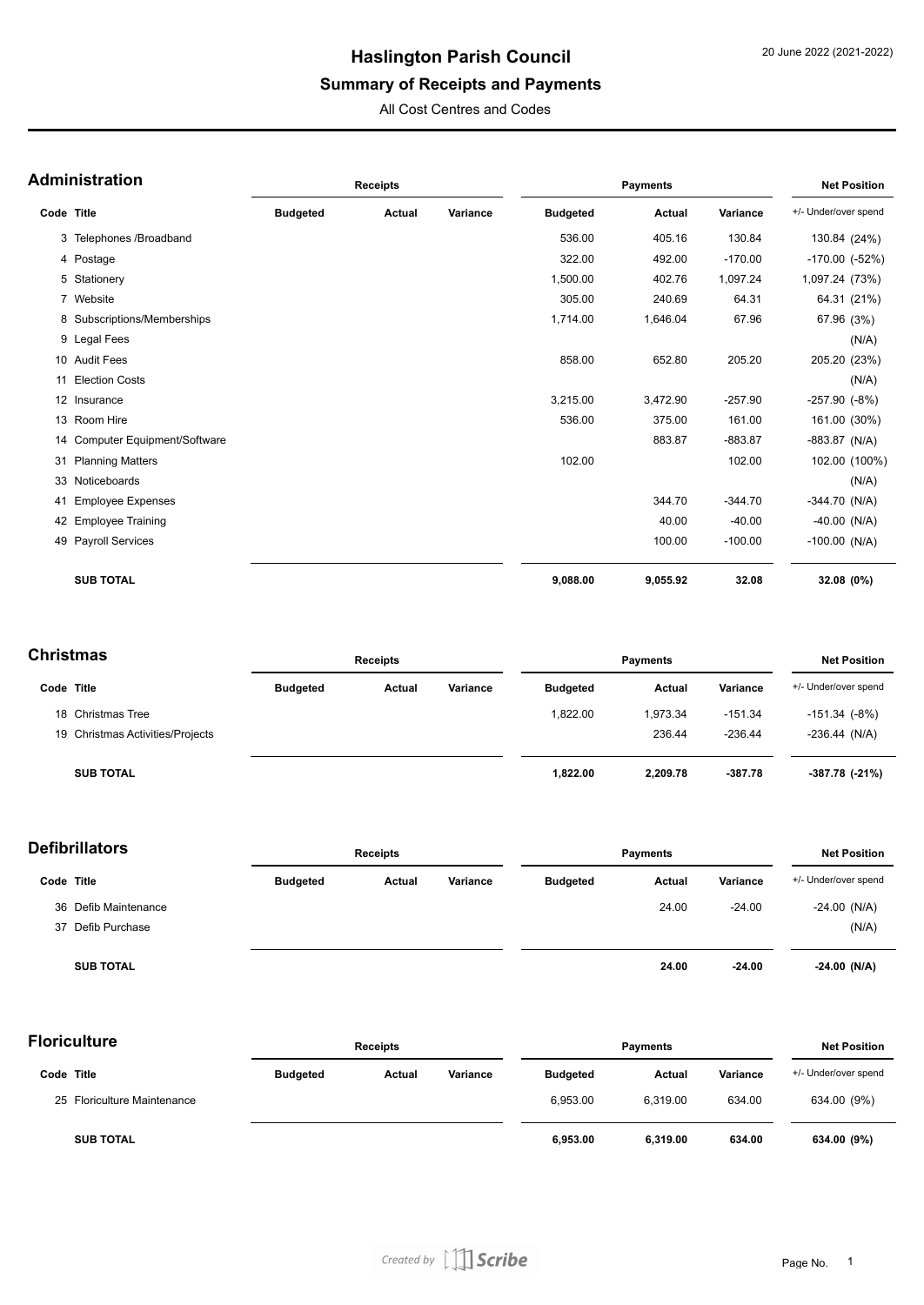#### **Summary of Receipts and Payments**

All Cost Centres and Codes

| <b>Grants/Donations</b> |                      |                 | <b>Receipts</b> |          |                 | <b>Payments</b> |             |                         |  |
|-------------------------|----------------------|-----------------|-----------------|----------|-----------------|-----------------|-------------|-------------------------|--|
| Code Title              |                      | <b>Budgeted</b> | Actual          | Variance | <b>Budgeted</b> | Actual          | Variance    | +/- Under/over spend    |  |
|                         | 15 Churchyard Upkeep |                 |                 |          | 1.544.00        | 1.700.00        | $-156.00$   | $-156.00$ ( $-10\%$ )   |  |
|                         | 16 Youth Groups      |                 |                 |          |                 |                 |             | (N/A)                   |  |
|                         | 17 Grants/Donations  |                 |                 |          | 2.639.00        | 3.750.00        | $-1.111.00$ | $-1,111.00$ ( $-42\%$ ) |  |
|                         | <b>SUB TOTAL</b>     |                 |                 |          | 4,183.00        | 5,450.00        | $-1.267.00$ | $-1,267.00$ ( $-30\%$ ) |  |

| Grasscutting     |                 | <b>Receipts</b> |          |                 | Payments      |          |                      |
|------------------|-----------------|-----------------|----------|-----------------|---------------|----------|----------------------|
| Code Title       | <b>Budgeted</b> | Actual          | Variance | <b>Budgeted</b> | <b>Actual</b> | Variance | +/- Under/over spend |
| 26 Grass cutting |                 |                 |          | 3.215.00        | 2.484.00      | 731.00   | 731.00 (22%)         |
| <b>SUB TOTAL</b> |                 |                 |          | 3,215.00        | 2,484.00      | 731.00   | 731.00 (22%)         |

| Gutterscroft |                        | <b>Receipts</b> |           |           |                 | <b>Net Position</b> |             |                          |
|--------------|------------------------|-----------------|-----------|-----------|-----------------|---------------------|-------------|--------------------------|
| Code Title   |                        | <b>Budgeted</b> | Actual    | Variance  | <b>Budgeted</b> | Actual              | Variance    | +/- Under/over spend     |
| 21           | Maintenance            |                 |           |           | 3.000.00        | 5,366.40            | $-2,366.40$ | $-2,366.40$ ( $-78\%$ )  |
|              | 22 Utilities           |                 |           |           | 705.00          | 2.312.92            | $-1,607.92$ | $-1,607.92$ ( $-228\%$ ) |
|              | 34 Feasibility Study   |                 |           |           | 7.500.00        | 500.00              | 7.000.00    | 7,000.00 (93%)           |
|              | 46 Gutterscroft Income |                 | 23.683.18 | 23.683.18 |                 |                     |             | 23,683.18 (N/A)          |
|              | <b>SUB TOTAL</b>       |                 | 23,683.18 | 23,683.18 | 11,205.00       | 8,179.32            | 3,025.68    | 26,708.86 (238%)         |

| <b>Littering/Flytipping</b> |                 | <b>Receipts</b> |          |                 | <b>Payments</b> |           |                      |  |
|-----------------------------|-----------------|-----------------|----------|-----------------|-----------------|-----------|----------------------|--|
| Code Title                  | <b>Budgeted</b> | Actual          | Variance | <b>Budgeted</b> | Actual          | Variance  | +/- Under/over spend |  |
| 32 Littering/Flytipping     |                 |                 |          | 2.840.00        | 3.370.00        | $-530.00$ | $-530.00$ $(-18%)$   |  |
| <b>SUB TOTAL</b>            |                 |                 |          | 2,840.00        | 3.370.00        | $-530.00$ | -530.00 (-18%)       |  |

#### **Members Expenses**

| <b>Members Expenses</b> | <b>Receipts</b> |        |          | <b>Payments</b> | <b>Net Position</b> |           |                      |
|-------------------------|-----------------|--------|----------|-----------------|---------------------|-----------|----------------------|
| Code Title              | <b>Budgeted</b> | Actual | Variance | <b>Budgeted</b> | Actual              | Variance  | +/- Under/over spend |
| 27 Members Expenses     |                 |        |          | 1,820.00        |                     | 1,820.00  | 1,820.00 (100%)      |
| 28 Members Training     |                 |        |          |                 | 345.00              | $-345.00$ | $-345.00$ (N/A)      |
| <b>SUB TOTAL</b>        |                 |        |          | 1,820.00        | 345.00              | 1.475.00  | 1,475.00 (81%)       |

### **Misc Income**

| שווטטווופ      |                 | <b>Receipts</b> |          |                 | <b>Payments</b> |                 |                      |
|----------------|-----------------|-----------------|----------|-----------------|-----------------|-----------------|----------------------|
| Code Title     | <b>Budgeted</b> | Actual          | Variance | <b>Budgeted</b> | Actual          | <b>Variance</b> | +/- Under/over spend |
| 39 VAT Reclaim |                 | 3.685.29        | 3,685.29 |                 |                 |                 | 3,685.29 (N/A)       |
|                |                 |                 |          |                 |                 |                 |                      |

Created by  $\iiint$  Scribe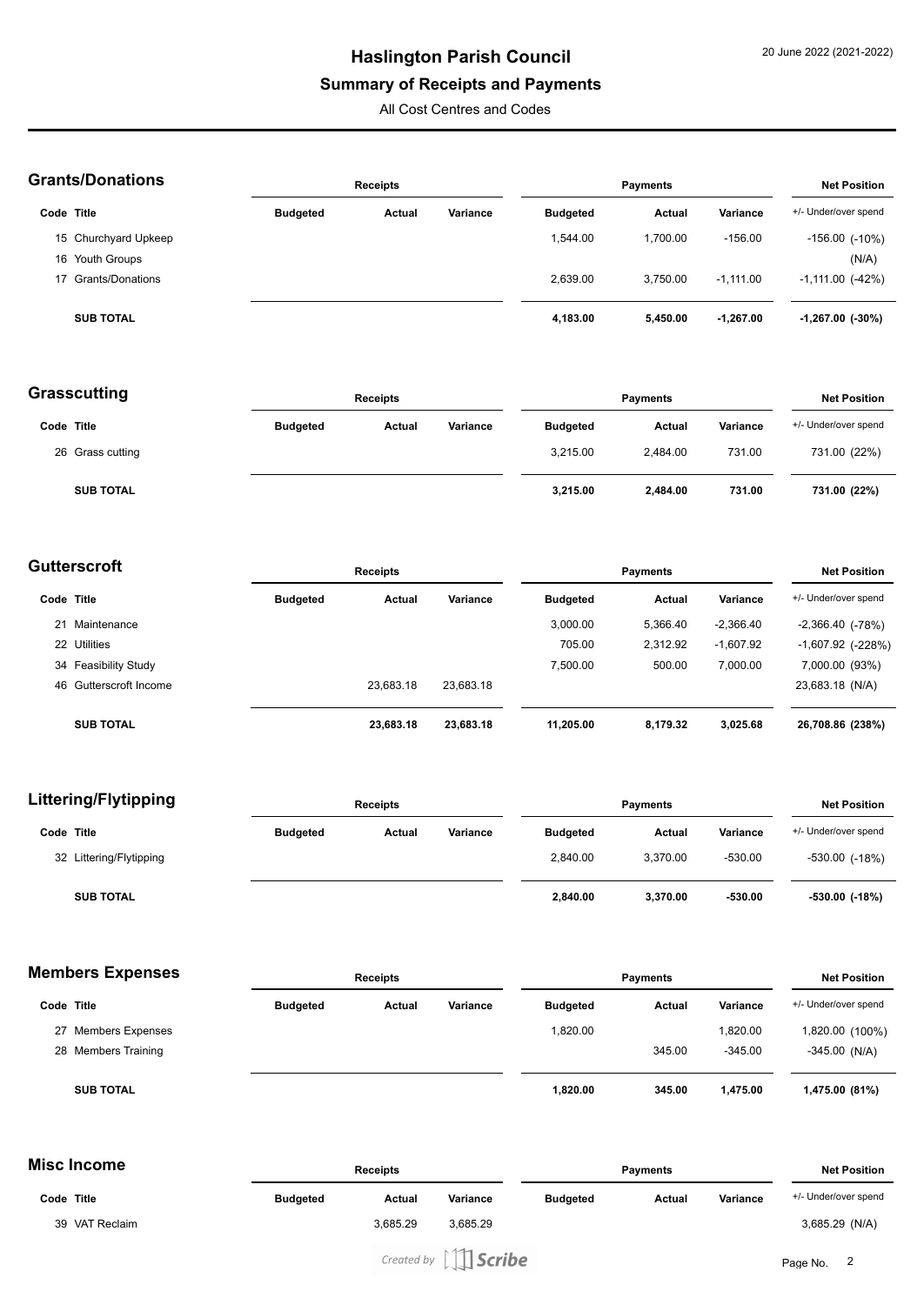## **Summary of Receipts and Payments**

All Cost Centres and Codes

| 48 Misc Income   | 3,249.02 | 3,249.02 | 3,249.02 (N/A) |
|------------------|----------|----------|----------------|
| <b>SUB TOTAL</b> | 6,934.31 | 6,934.31 | 6,934.31 (N/A) |

| Neighbourhood Plan |                       | <b>Receipts</b> |        |          | <b>Payments</b> |               |          | <b>Net Position</b>  |  |
|--------------------|-----------------------|-----------------|--------|----------|-----------------|---------------|----------|----------------------|--|
| Code Title         |                       | <b>Budgeted</b> | Actual | Variance | <b>Budgeted</b> | <b>Actual</b> | Variance | +/- Under/over spend |  |
|                    | 35 Neighbourhood Plan |                 |        |          | 8.500.00        | 1.169.92      | 7.330.08 | 7,330.08 (86%)       |  |
|                    | <b>SUB TOTAL</b>      |                 |        |          | 8,500.00        | 1.169.92      | 7,330.08 | 7,330.08 (86%)       |  |

| <b>Parish Community Maintenand</b> |                                     | <b>Receipts</b> |        |          | <b>Payments</b> |           |             | <b>Net Position</b>   |
|------------------------------------|-------------------------------------|-----------------|--------|----------|-----------------|-----------|-------------|-----------------------|
| Code Title                         |                                     | <b>Budgeted</b> | Actual | Variance | <b>Budgeted</b> | Actual    | Variance    | +/- Under/over spend  |
|                                    | 23 Play Equipment                   |                 |        |          |                 | 540.77    | $-540.77$   | $-540.77$ (N/A)       |
|                                    | 24 Playing Field Maintenance        |                 |        |          |                 | 1,800.00  | $-1,800.00$ | $-1,800.00$ (N/A)     |
|                                    | 38 Community Maintenance Work       |                 |        |          |                 | 2,385.00  | $-2,385.00$ | $-2,385.00$ (N/A)     |
|                                    | 40 Community Projects/Activities    |                 |        |          | 23,045.00       | 8,282.13  | 14,762.87   | 14,762.87 (64%)       |
|                                    | 43 Village Green Fencing            |                 |        |          | 10.000.00       |           | 10.000.00   | 10,000.00 (100%)      |
| 44                                 | <b>Community Cinema</b>             |                 |        |          |                 |           |             | (N/A)                 |
|                                    | 45 Benches and Bins                 |                 |        |          | 2.000.00        | 8.570.00  | $-6,570.00$ | $-6,570.00$ $(-328%)$ |
| 47                                 | <b>Best Kept Garden Competition</b> |                 |        |          |                 | 1,290.27  | $-1,290.27$ | $-1,290.27$ (N/A)     |
|                                    | <b>SUB TOTAL</b>                    |                 |        |          | 35,045.00       | 22,868.17 | 12.176.83   | 12,176.83 (34%)       |

| <b>Payroll</b>     |                 | <b>Receipts</b> |          |                 | <b>Payments</b> |             |                      |
|--------------------|-----------------|-----------------|----------|-----------------|-----------------|-------------|----------------------|
| Code Title         | <b>Budgeted</b> | Actual          | Variance | <b>Budgeted</b> | Actual          | Variance    | +/- Under/over spend |
| Salaries and Wages |                 |                 |          | 10.716.00       | 7.278.70        | 3,437.30    | 3,437.30 (32%)       |
| 2 Tax and NI       |                 |                 |          |                 | 2,022.95        | $-2,022.95$ | $-2,022.95$ (N/A)    |
| <b>SUB TOTAL</b>   |                 |                 |          | 10,716.00       | 9,301.65        | 1.414.35    | 1,414.35 (13%)       |

| Precept          |                 | <b>Receipts</b> |          |                 | <b>Payments</b> |          |                      |
|------------------|-----------------|-----------------|----------|-----------------|-----------------|----------|----------------------|
| Code Title       | <b>Budgeted</b> | Actual          | Variance | <b>Budgeted</b> | <b>Actual</b>   | Variance | +/- Under/over spend |
| 6 Precept        | 90.759.00       | 90,759.00       |          |                 |                 |          | $(0\%)$              |
| <b>SUB TOTAL</b> | 90,759.00       | 90,759.00       |          |                 |                 |          | (0%)                 |

| Remembrance |  |
|-------------|--|
|-------------|--|

| <b>≀emembrance</b> |                             | <b>Receipts</b> |        |          | <b>Payments</b> |          |             | <b>Net Position</b>      |  |
|--------------------|-----------------------------|-----------------|--------|----------|-----------------|----------|-------------|--------------------------|--|
| Code Title         |                             | <b>Budgeted</b> | Actual | Variance | <b>Budgeted</b> | Actual   | Variance    | +/- Under/over spend     |  |
|                    | 29 War Memorial Maintenance |                 |        |          | 500.00          | 100.00   | 400.00      | 400.00 (80%)             |  |
|                    | 30 Remembrance Activities   |                 |        |          | 500.00          | 1.501.67 | $-1.001.67$ | $-1,001.67$ ( $-200\%$ ) |  |